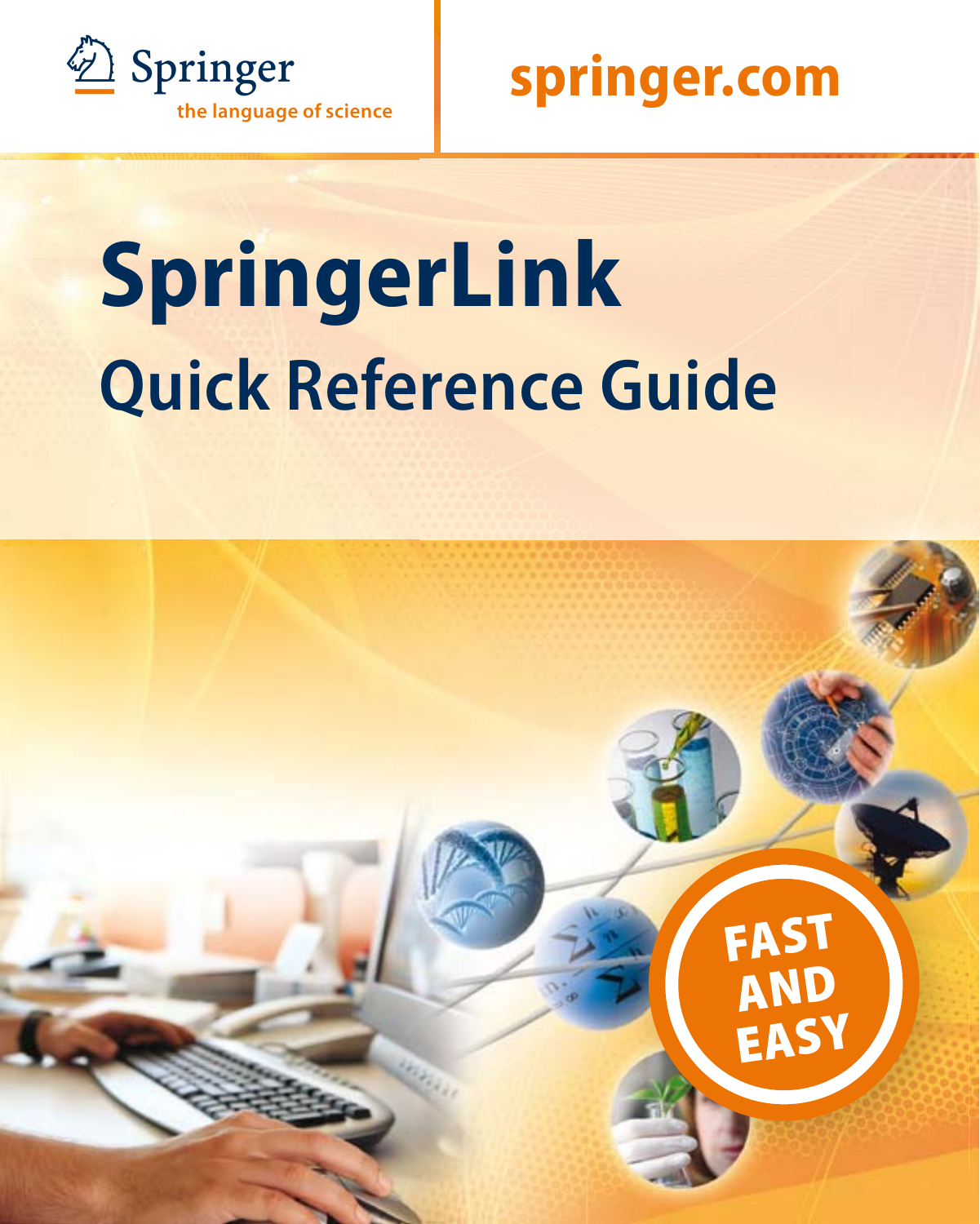# **Getting Started Browse**

### 7**Go to SpringerLink.com**

### Select a language

#### Search options  $\overline{2}$

Log In  $\overline{3}$ 

 $\overline{4}$ 

Browse quickly by  $\blacktriangleright$  Content type

 $\blacktriangleright$  Title

▶ Subject or Collection

 $\blacktriangleright$  Expand the subject collections to select refined sub-categories.

#### **SpringerLink** provides fast & easy browsing by content type, subject or title.

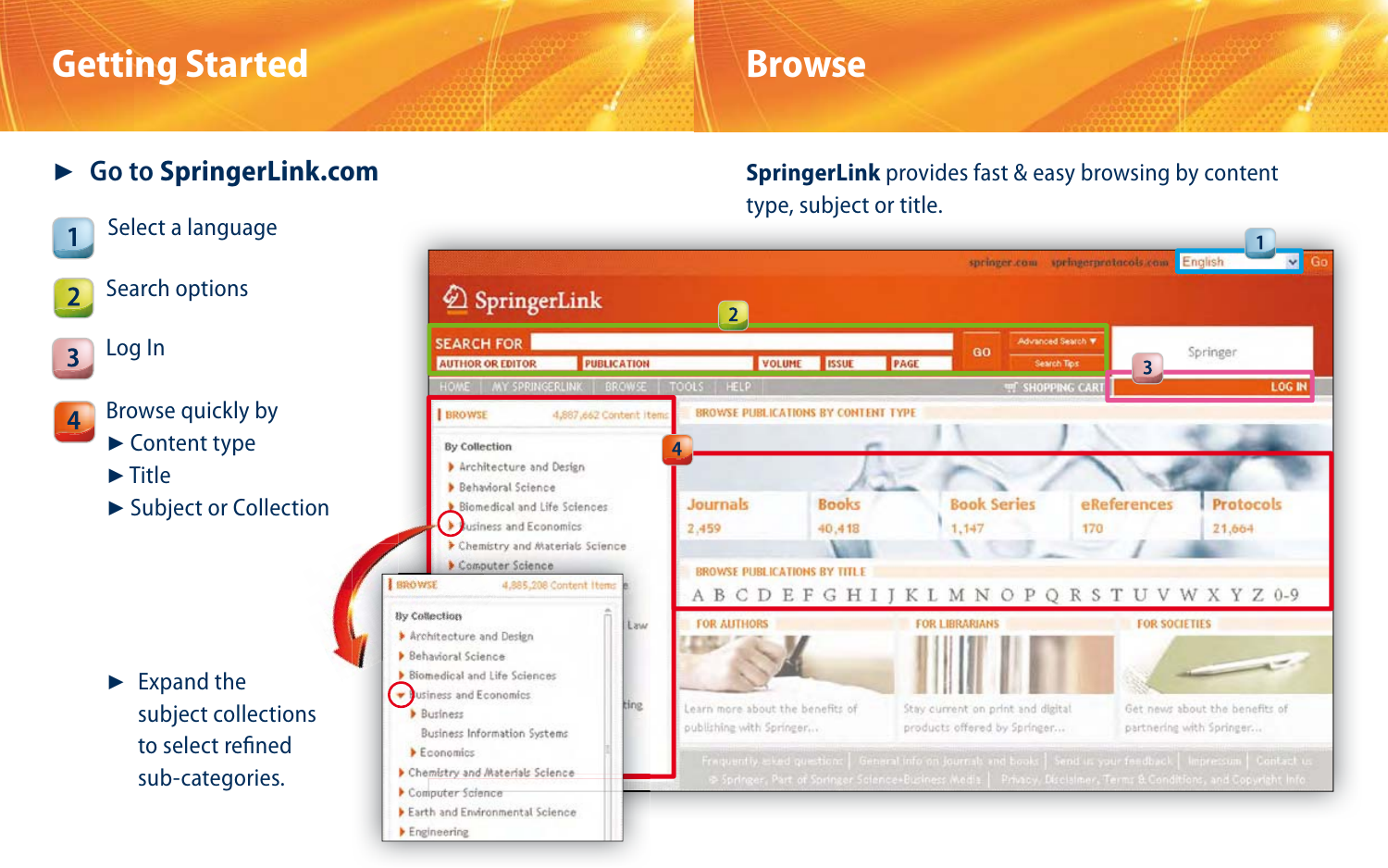# **Search Options Search Options Search Results**

The basic and advanced search options for all content are available on all pages.

#### **SEARCH FOR AUTHOR OR EDITOR** PUBLICATION VOLUME ISSUE PAGE ADVANCED SEABCH CONTENT **STARCH FOR OFILL TEXT OTTLE A ARSTRACT OTTLE ONLY AUTHOR CITATION PUBLICATION (TITLE, DOI, ISSN OR ISBN) VOLUME ISSUE** PAGE **CATEGORY AND DATE LIMITERS ORDER OF RESILTS** ALL CATEGORIES M **O MOST RELEVANT FIRST O MOST RECENTLY PUBLISHED FIRST O ENTIRE RANGE OF PUBLICATION DATES** AI PHARFTICAL **· PUBLICATION DATES BETWEEN** START DATE AND END DATE

### 7**Search Results**

- The navigation area is visible on all pages to provide you with detailed information & handy search filters.
- Directly download the search result as PDF or  $2<sub>z</sub>$ HTML. For chapters you can preview the content online in PDF format with  $\Box$  Look Inside.



| <b>SPRINGERLINK</b><br><b>BROWSE</b>                                                                                                                                                    | <b>TOOLS</b><br><b>HELP</b><br><b>WE SHOPPING CART</b>                                                                                                                                                                                            |
|-----------------------------------------------------------------------------------------------------------------------------------------------------------------------------------------|---------------------------------------------------------------------------------------------------------------------------------------------------------------------------------------------------------------------------------------------------|
| <b>Search</b><br><b>Publications</b>                                                                                                                                                    |                                                                                                                                                                                                                                                   |
| earch Within All Content                                                                                                                                                                | Search results for 'physics' with no filters                                                                                                                                                                                                      |
| GO<br>physics                                                                                                                                                                           | Viewing items 1 - 10 of 860,498                                                                                                                                                                                                                   |
| itter These Results                                                                                                                                                                     | Sort by: Relevance <b>V</b> Date Title                                                                                                                                                                                                            |
| add criteria from below to refine these results                                                                                                                                         | Fire<br>3                                                                                                                                                                                                                                         |
| Collection                                                                                                                                                                              | Book Chapter                                                                                                                                                                                                                                      |
| Physics and Astronomy (449,221)<br>Chemistry and Materials Science (154,038)<br>Engineering (98,213)<br>Mathematics and Statistics (53,581)<br>Earth and Environmental Science (31,091) | Physics of radiatively driven winds by high angular resolution observation<br>Ph. Stee, D. Bonneau, D. Mourard and F. Vakili<br>Lecture Notes in Physics, 1999, Volume 523, Variable and Non-spherical Stellar Winds<br>115-118<br>$\overline{2}$ |
| Copyright Year                                                                                                                                                                          | Download PDF (242.2 KB)                                                                                                                                                                                                                           |
| SpringerLink Date                                                                                                                                                                       | Book Chapter                                                                                                                                                                                                                                      |
| Author                                                                                                                                                                                  | The Color Glass Condensate and Small- x Physics                                                                                                                                                                                                   |
| Content Type                                                                                                                                                                            | Larry McLerran                                                                                                                                                                                                                                    |
| > Language                                                                                                                                                                              | Lecture Notes in Physics, 2002, Volume 583, Lectures on Quark Matter, Pages 291-334                                                                                                                                                               |
|                                                                                                                                                                                         | Download PDF (619.2 KB)                                                                                                                                                                                                                           |
|                                                                                                                                                                                         | Journal Article                                                                                                                                                                                                                                   |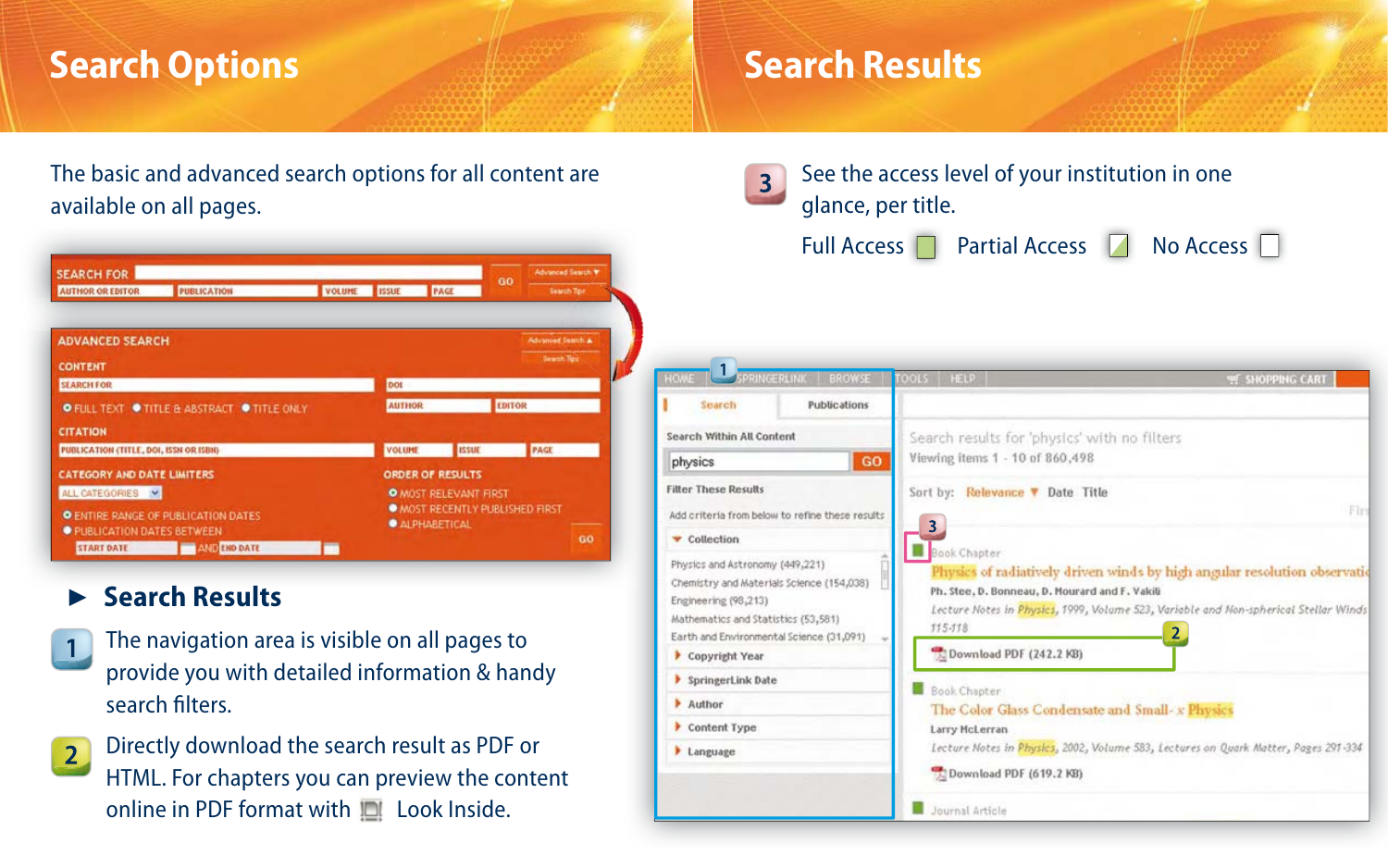# **Article/Chapter Page Related Documents**

**References** are easily viewed from the abstract page and provides linking to all references (where available) regardless of imprint.

**Export Citation** tool  $2$ supports the most popular citation programs.

 $3<sup>1</sup>$ 

**Cited By** provides links to articles which cite the article being viewed.

7**Related Documents:**

Semantic analysis offers you a separate list of **related documents** matching the context of the content you are viewing.

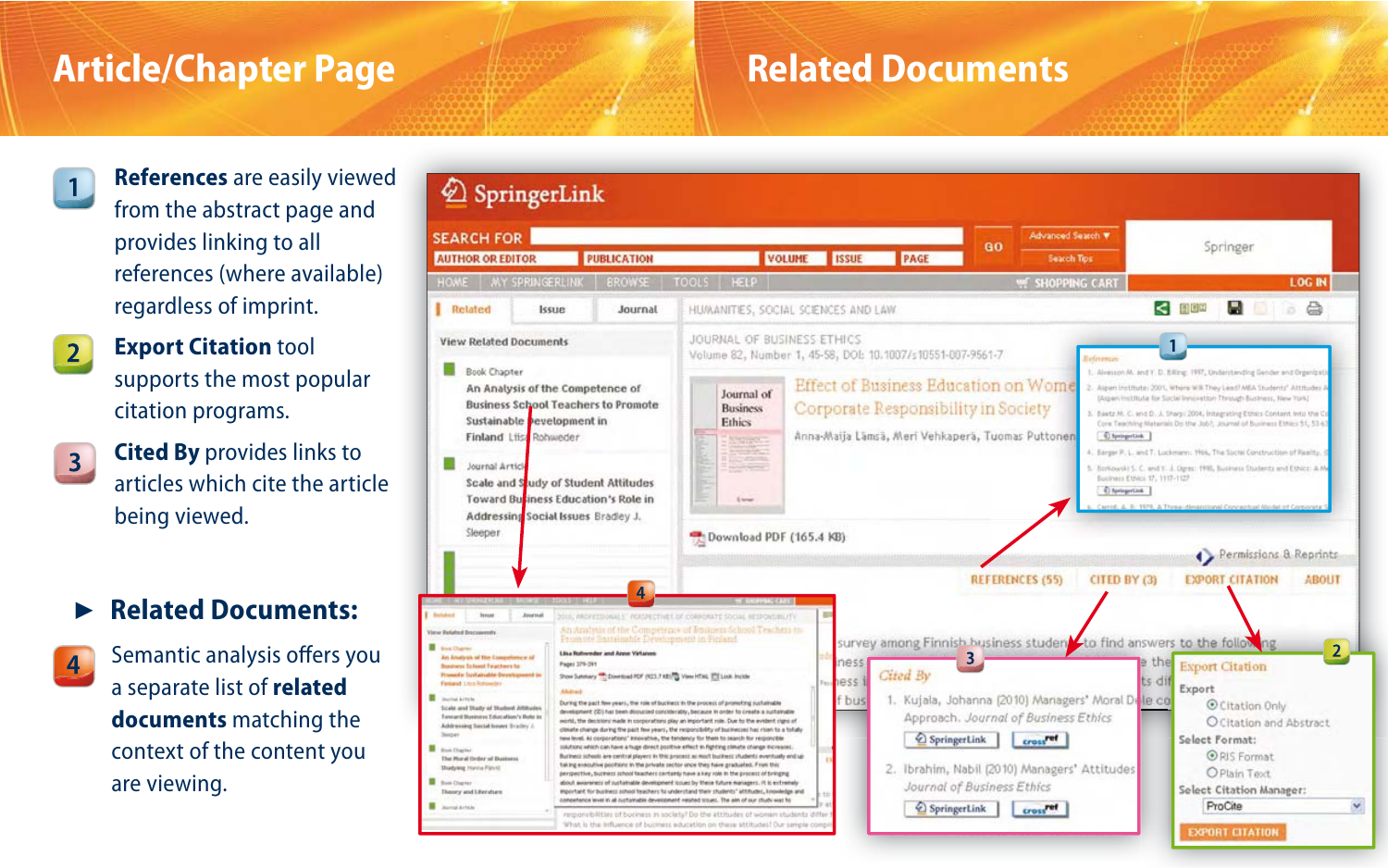## **Look Inside**

► **Look Inside:** A high quality PDF preview of eBook content, without requiring any software installation or download.

Non-subscribers can access the front & back matter and 10% or a minimum of 3 pages of each chapter for free.

| Hide Thumbnails C Enter Fullscreen Zoom H H -                                                                                                   |                                                                                                                                                                                                                                                                                                                                                                                                                                                              |         | Page vi                                           | Previous Page < < Next Page |
|-------------------------------------------------------------------------------------------------------------------------------------------------|--------------------------------------------------------------------------------------------------------------------------------------------------------------------------------------------------------------------------------------------------------------------------------------------------------------------------------------------------------------------------------------------------------------------------------------------------------------|---------|---------------------------------------------------|-----------------------------|
| <b>Grists</b> and<br>to beneficially                                                                                                            | --<br><b><i><u>Bhanasao</u></i></b>                                                                                                                                                                                                                                                                                                                                                                                                                          | 4130    |                                                   | iii <del>portu</del> ž      |
| k                                                                                                                                               |                                                                                                                                                                                                                                                                                                                                                                                                                                                              |         |                                                   |                             |
| PHTSE 5 AND ALTRONOMY                                                                                                                           |                                                                                                                                                                                                                                                                                                                                                                                                                                                              | $2 - 6$ | œ<br>$= 45$                                       |                             |
| FUNDAMENTAL THEORIES OF INVESTS.<br>Volume 153, 2007, DOI: 10.1027/978-1-4020-4219-3                                                            |                                                                                                                                                                                                                                                                                                                                                                                                                                                              |         |                                                   |                             |
| Infamily and<br>The Deferred Suite<br>Life Service<br>G.<br>El Hide Thursbnalls C-Enter Fullscreen Zeon El El Fi Page M<br>E.<br><b>These</b> , |                                                                                                                                                                                                                                                                                                                                                                                                                                                              |         | Privilege Page 20, N. Next Part<br><b>Service</b> |                             |
|                                                                                                                                                 |                                                                                                                                                                                                                                                                                                                                                                                                                                                              |         |                                                   |                             |
| c                                                                                                                                               | Front Natter                                                                                                                                                                                                                                                                                                                                                                                                                                                 |         | <sup>th</sup> Download PDF                        |                             |
|                                                                                                                                                 | p. 76]. Therefore, "[T]hree-dimensional geometry becomes a chapter in four-<br>dimensional physics" [1, p. 80].<br>• The relativistic effects and the experiment that confirmed them should se rigor-<br>ously atalyzed and if it is found that they are indeed manifestations of tae 4D of<br>the word as Minkowski advocated that would be the end of the debate over the<br>nature of space-time. Then no arguments based on quantum physics or any other |         |                                                   |                             |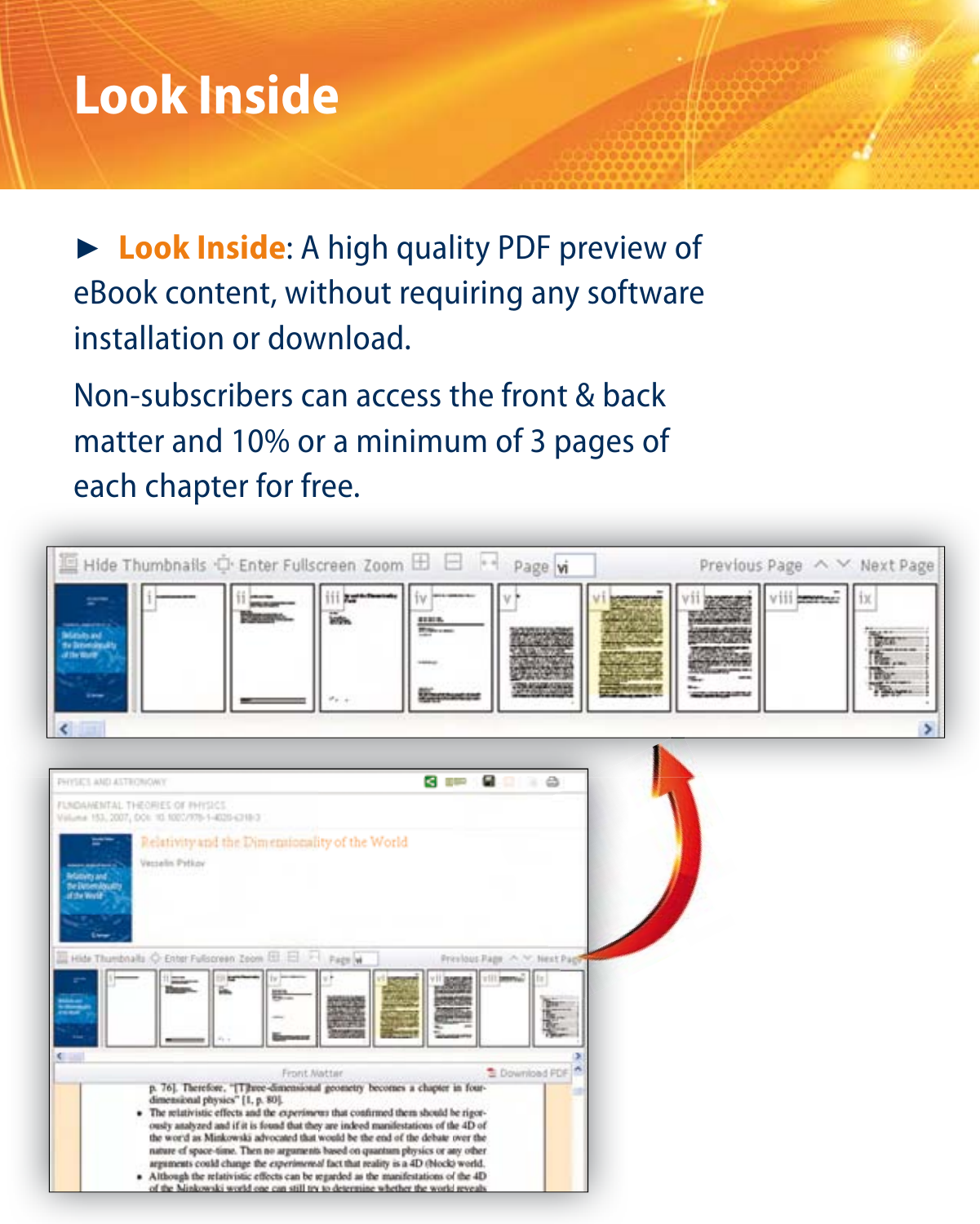# **Registration**

7 Register for **My SpringerLink**. Once registered you can log in any time to start using your personalized features:

- ▶ Saved items: Favorites, Searches and Alerts
- ▶ Order History
- ▶ Account Details

The registration completion page confirms your MetaPress ID number. You will also receive an email confirmation.



#### 7 **Login via Shibboleth or Athens**

Using your institution's **Shibboleth or Athens** credentials you can log in off -campus and still be recognized as a member of your institution.